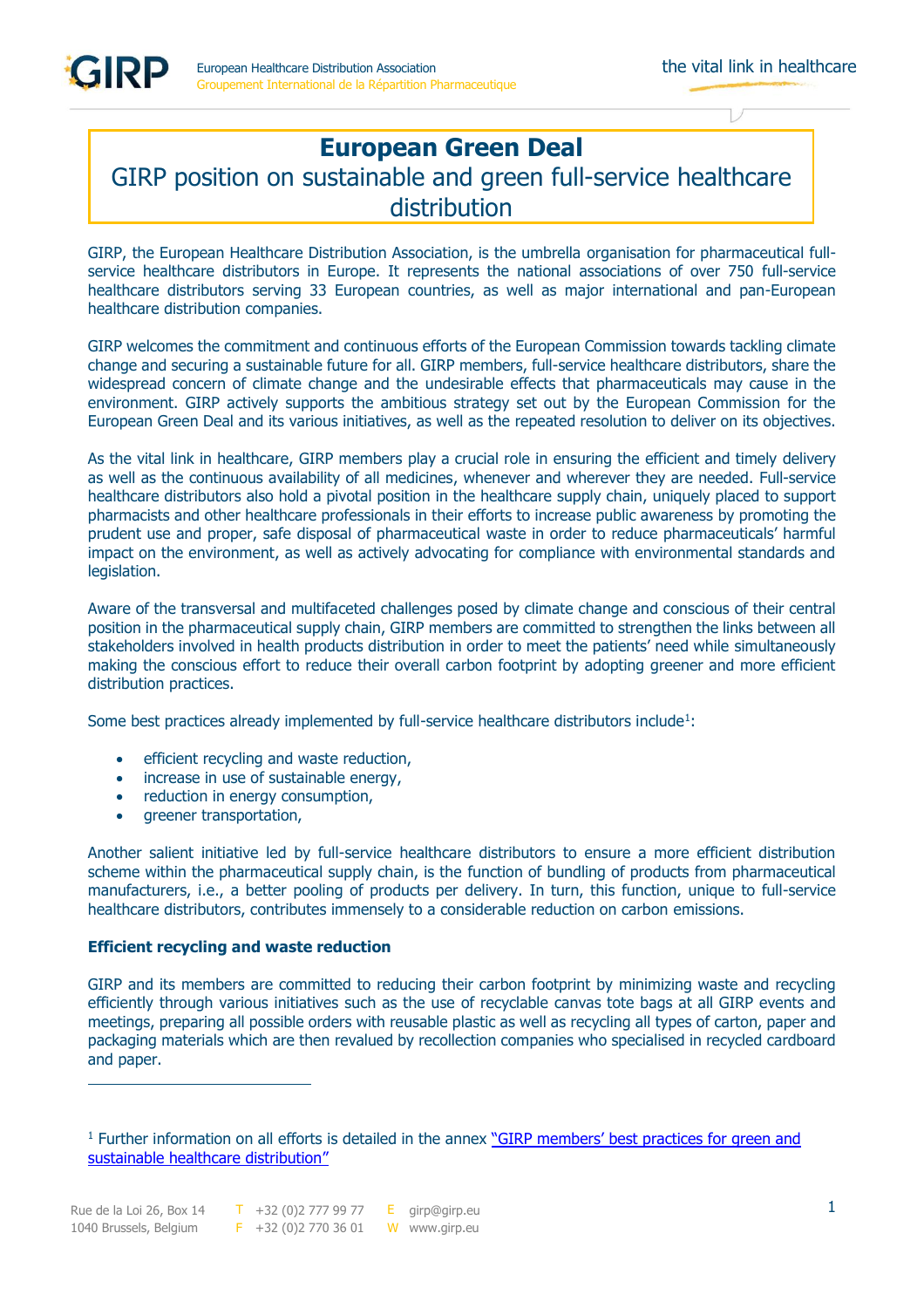In addition, GIRP members work towards an efficient recovery of plastic and paperless policies through digitalisation: All internal processes are now paperless and close to all communications with customers and providers have moved to a digital format and finally, our relationships with national agencies and health authorities are based on electronic communications.

Externally, GIRP members have equipped their drivers with PDA featuring geo-positioning system and electronic documentation. In practice, this entails a new type of commercial relationship with the sectors clients by deploying the use of electronic invoices. In Spain for example, GIRP members are working closely with the AEMPS (Health Agency) using this communication system to use and validate narcotics whereas before every narcotic transaction needed an official paper version; now everything is electronic and safer for the patient, the pharmacy, and the wholesaler. In addition, they are using new technological tools such as the Electronic Data Interchange (EDI) system and others electronic setups to improve our communications without paper.

On a long-term basis, GIRP remains committed to putting/dedicating further efforts towards protecting the environment and fighting climate change through even more ambitious paperless policies and adopting greener, more efficient distribution practices, including relying on the shift in sector towards digitalisation to reduce the use of paper to a minimum, as well as avoid the use of plastics and non-essential packaging.

### **Reduction in carbon emissions and energy consumption**

According to the World Health Organisation (WHO), climate change is amongst the greatest health threats of the 21st century with rising temperatures, extreme weather conditions and air pollution determined to affect disease patterns in the future. As the umbrella organisation for full-service healthcare distributors in Europe, GIRP understands its responsibility to approach climate change as preventive care in an overall effort to improve human health and well-being across Europe.

With the storage and transportation of medicines at the core of the full-service healthcare distribution sector, GIRP understands the salient need to counterbalance their consumption of electricity and fuel on the margins of the current legal requirements for the temperature control of medicinal products during storage and transport by adopting sustainable best practice sand energy-efficiency-increasing and emission-reducing measures.

GIRP members are actively pursuing ambitious targets linked to climate change, prioritising their respective agendas to further reduce  $CO<sub>2</sub>$  emissions and increase energy efficiency in the future by monitoring their energy consumption via energy monitoring systems and recording their emissions in carbon footprint analysis, operating energy management systems compliant with ISO 5000, and performing energy audits on a regular basis. Temperature monitoring systems also are in place for daily warehouse operations. In addition to implementing concrete measures, our member companies also train their employees on environmentally friendly behaviour in their everyday work.

Across Europe, various energy-saving measures have been introduced, including ongoing LED modernisation, the optimisation and automated control of heating and air-conditioning systems and the use of smart heat (and cold) recovery technology in ventilation systems. In addition, comprehensive modernisation and refurbishment measures are being carried out to reduce CO<sub>2</sub> emissions and increase energy efficiency like renewal of building insulation, roof refurbishment or renovation measures for pharmacies. Furthermore, investments are being made in energy-efficient technologies and equipment like air compressors and stateof-the-art cooling technology with more environmentally friendly refrigerants.